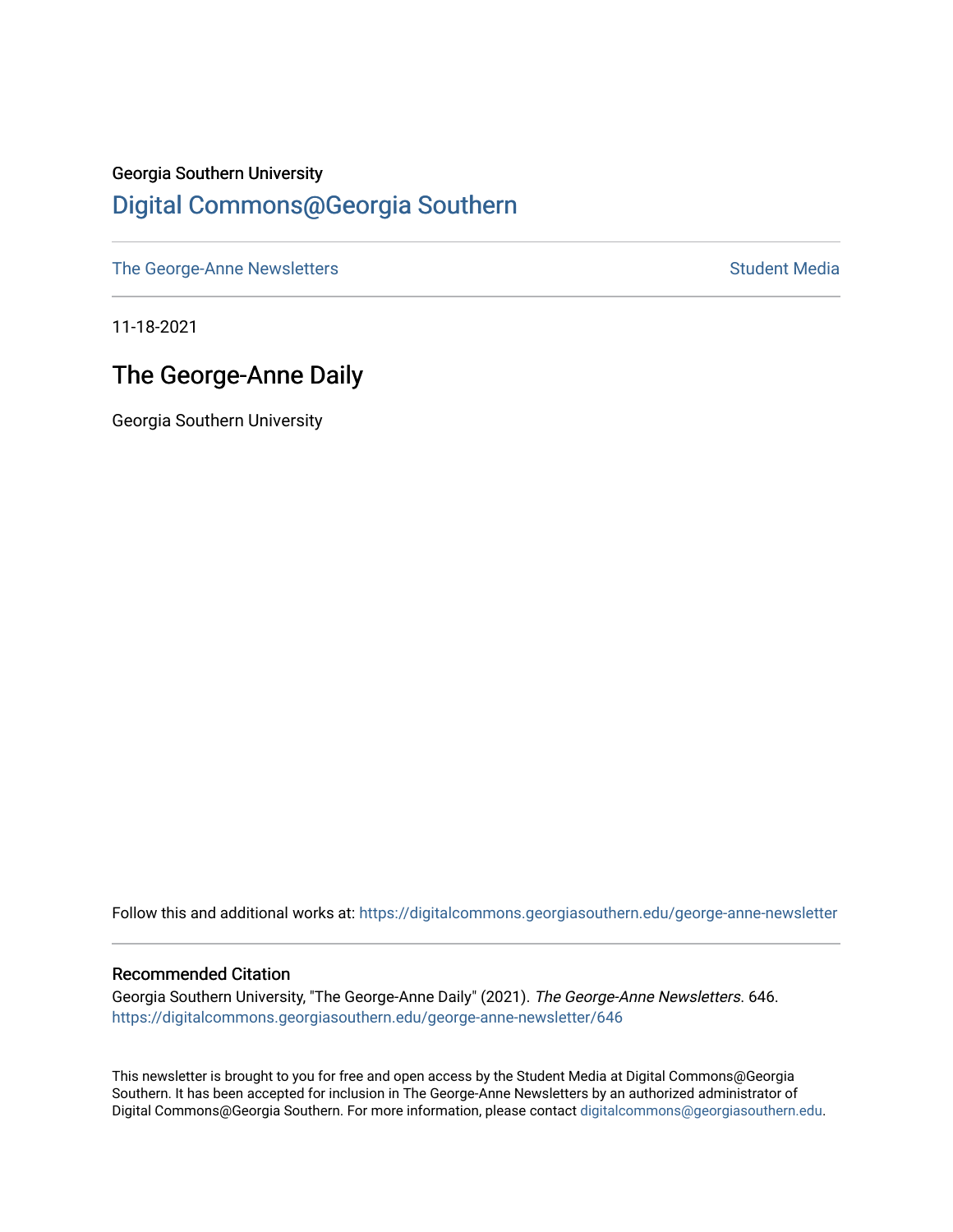# THE GEORGE-ANNE DAILY  $f$  $q$  $q$  $q$

Good morning and welcome to the George-Anne Daily! Be sure to keep up with us through our social media links above.

# **Whether you** plan or cram, find your study jam.

Quizlet Plus gets you ready for finals with personalized study plans, practice tests and customized flashcards.

Learn it. Own it. Quizlet



# *WHAT'S HAPPENING IN YOUR WORLD?*

#### **Record-breaking performance [propels dominant Eagle victory](https://r20.rs6.net/tn.jsp?f=001TL71vYmK9DGkbQETa2r7cD3E11TmCm4hDcpsRPqSsuIv9Cbc_VoHBOO-eyyIunFpYPJWp1-FhcS0dQp1wuoG4PUDdffoUxzmuFqTIvrkz3iYQ9h3puIQUDpplD5NhRPiGy8QWmQnW0xgw8w95wyDkfGNaxBcWMQ58u99KzefP7tAoaRrzN8I_7HUg9KD0FyWGK_FphNu12jSB7dqZ-VtwSclqLUGqrIgkqfrMyiU9u83uYhBtZMkG_1kRA9LPe5f&c=-CDpn7VteiWjDHft9Oliea7tNIfEwrXY1Lomkqq30dN0HNCJ-IhFTQ==&ch=8qR2YwjMJ9ByQ2q88EsNtP0POIcSC9wYNylH4HY7_Bj-YMBZ9I_Vdw==)**

The Eagles defeat Bob Jones University 103-51



**[Counseling center resources](https://r20.rs6.net/tn.jsp?f=001TL71vYmK9DGkbQETa2r7cD3E11TmCm4hDcpsRPqSsuIv9Cbc_VoHBOO-eyyIunFp-zRTD3n-YRxGO-wDvFXakE23xzuTfAywk8q1OTmTBfkXzGTHrGSmo03t8cvOEU9v06VErJ_G1aw1TpP_DBYB9vw50oP064IWG5BYdUZ6o3rIyyANQzaUy9wzq5B1gw_kCSjPnxO_ENMh64EObVEU7Q==&c=-CDpn7VteiWjDHft9Oliea7tNIfEwrXY1Lomkqq30dN0HNCJ-IhFTQ==&ch=8qR2YwjMJ9ByQ2q88EsNtP0POIcSC9wYNylH4HY7_Bj-YMBZ9I_Vdw==)**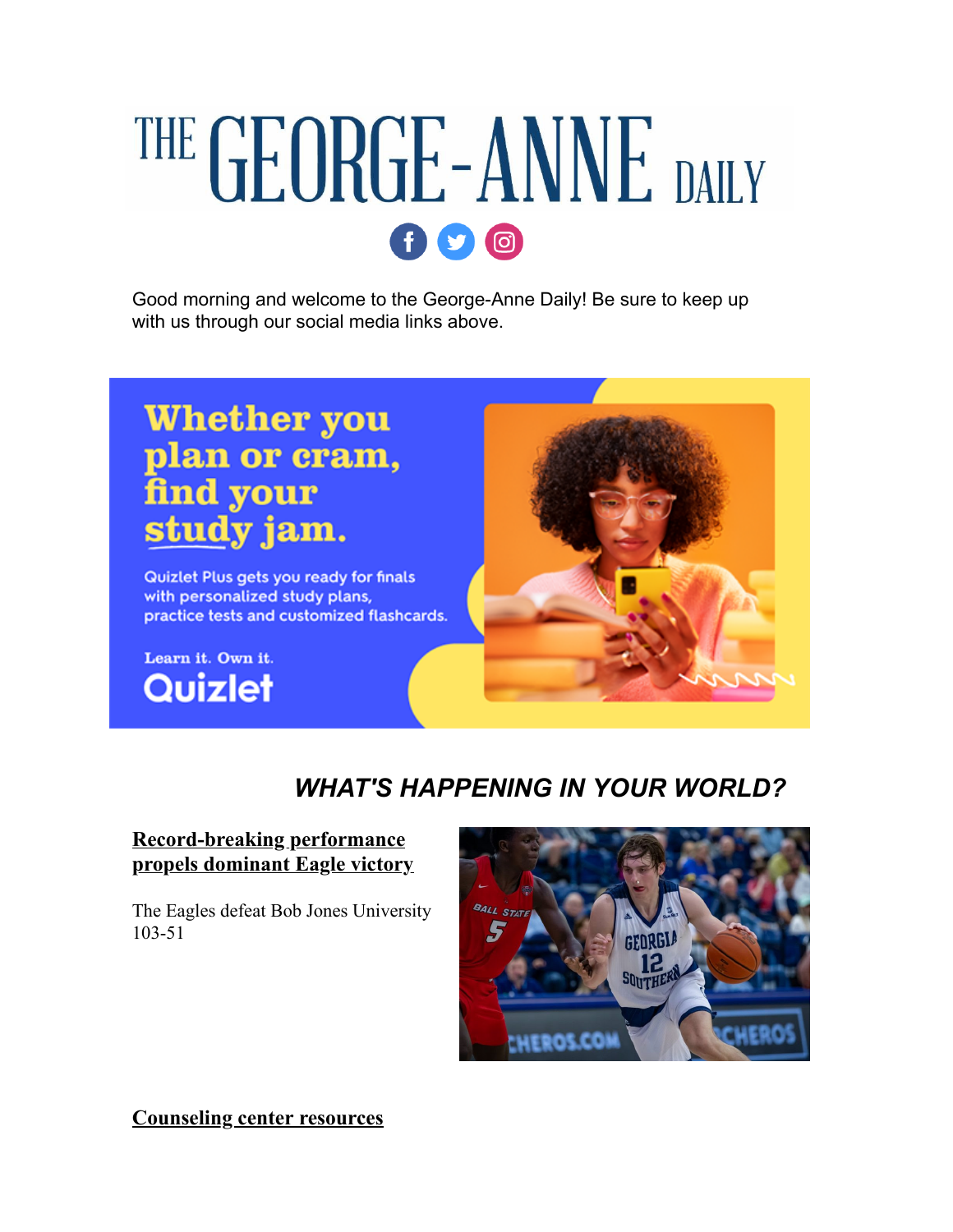Mental health concerns have been on the rise in recent years, here's some ways GS' counseling center can help





Write for The George-Anne or the Reflector Magazine.

lick here to

# *MORE HEADLINES FOR YOU*

#### **[Game preview: Eagles set to host](https://r20.rs6.net/tn.jsp?f=001TL71vYmK9DGkbQETa2r7cD3E11TmCm4hDcpsRPqSsuIv9Cbc_VoHBOO-eyyIunFp-yL3cZbuxyhmL-fVJLVJ1Egx3UYDmbahFbQHd4rVHNCHX2oRzzNBVKI5LF4wjVqq4-sIokY_B84yhOcj0W3oGJbr4OgE-hj-wPgPefX3J1UHAhKKLYlpD_VZw8FZHkOortQrI85wpjj4ALSZwEAbx0QBxGIF4prsZXngnl0xzpA=&c=-CDpn7VteiWjDHft9Oliea7tNIfEwrXY1Lomkqq30dN0HNCJ-IhFTQ==&ch=8qR2YwjMJ9ByQ2q88EsNtP0POIcSC9wYNylH4HY7_Bj-YMBZ9I_Vdw==) top-15 opponent**

This is the first time GS will face BYU. Can they pick it back up after last week's win?



#### **[What to do on a 'No Bones' day](https://r20.rs6.net/tn.jsp?f=001TL71vYmK9DGkbQETa2r7cD3E11TmCm4hDcpsRPqSsuIv9Cbc_VoHBOO-eyyIunFp2JtZlUo86OBuuj9xdYuEGI19gnDemObBbS2ZENq4CQkUa4wZViNWm93UKR4Dh3_qspnLWmocEjGQUGvNu3HxxEneT8eh5MSDVepUuCWCsuUV6b_XGP83qtUbKvIYODrswBU8FayS6WLWNMTMA8j7tQ==&c=-CDpn7VteiWjDHft9Oliea7tNIfEwrXY1Lomkqq30dN0HNCJ-IhFTQ==&ch=8qR2YwjMJ9ByQ2q88EsNtP0POIcSC9wYNylH4HY7_Bj-YMBZ9I_Vdw==)**

So, Noodle said it was a No Bones Day. For those who are unclear of what a No Bones Day is, it is when Noodle, a pug that has recently gone viral on TikTok, decides not to use his bones for the day.